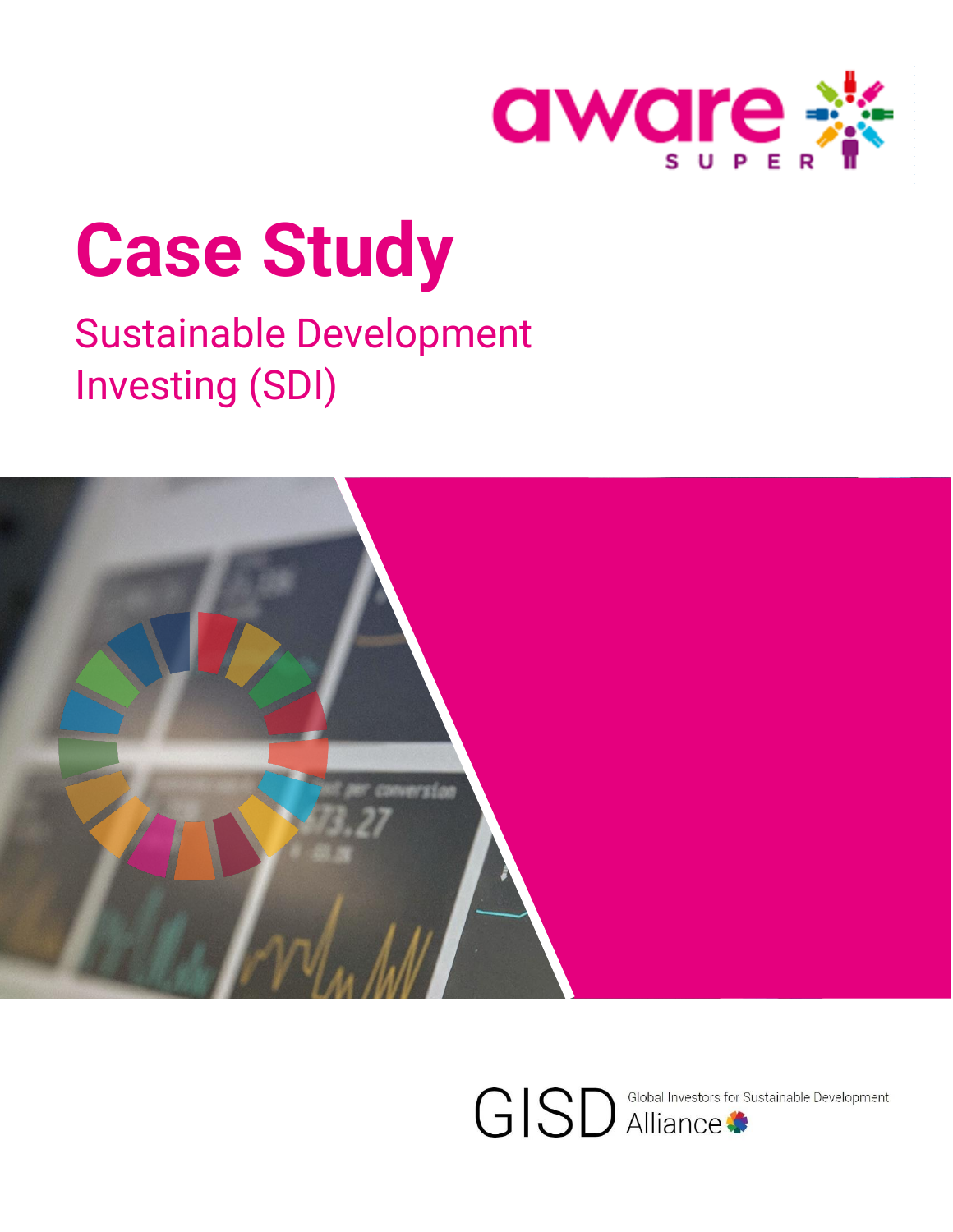### **Case Study: Aware Super**

#### **Implementing the GISD Sustainable Development Investing (SDI) definition**

**Aware Super is using the SDI definition to measure the SDG alignment of its investments.** In 2018, Aware Super, a pension fund based in Australia with 1.1 million members and approximately AUD\$150 billion in assets, set a goal of strengthening its measurement of environmental and social impact and linkages to the SDGs. Aware Super subsequently developed an impact management framework focused on selective social and environmental sub-themes, from job creation to climate change solutions. Each included investment is expected to contribute to two or more subthemes, and thus positively contribute to target indicators under one or more SDGs.

**The SDI definition has been used as a way of translating the SDGs into practical steps that are part of the ESG assessment.** Aware Super has adopted the SDI definition, which is incorporated as part of their investment due diligence and is 4. completed by its Responsible Investment team. It is applied to prospective investments under its private markets portfolio, consisting of infrastructure, property, and private equity assets. It asks the following questions as part of its defined process:

- 1. **Does the investment positively contribute to the SDGs?** Given the threshold of contributing to at least one SDG, the Aware Super analyst is asked to identify the "headline SDG" that the investment makes a positive contribution to and the specific indicator(s) under this SDG. Some investments may contribute to multiple SDGs, so the form also asks about any secondary SDGs.
- 2. **Do the investment's positive contributions exceed any negative impact on the SDGs?** The analyst identifies the potential negative impacts of the company's activities and then determines whether the positive contributions outweigh any negative ones. If the answer is

positive or neutral, the investment is viable from an SDG perspective and continues to the third step. However, if it is negative, the investment is considered to not meet the SDI definition, and the SDI assessment ends here.

- 3. **Are the company's business practices and reputation aligned with the SDGs?** The analyst determines whether the company transparent about its business practices through, for instance, making sustainability reporting available to Aware Super, and whether this reporting meets minimum sustainability expectations. In doing so, the analyst must also consider "unofficial reports" in the public domain, such as news and other public reports that might indicate that the company is not aligned with the SDGs, even if its self-reporting tells a different story.
	- 4. **Is the investment SDI consistent?** The analyst assesses this information to determine whether, on balance, the company is "transparent and adequately disclosing on its sustainability practices, which are not inconsistent with unofficial reports". If the investment, which already makes a net positive contribution to the SDGs, meets this standard, then it is considered to be consistent with the SDI definition.

#### **The GISD SDI Definition**

The GISD Alliance, as one of its first deliverables, defined sustainable development investing (SDI) as a high benchmark for the market. Members saw that there were a multitude of ESG definitions and frameworks, but none focused specifically on what qualified as investing in the SDGs. GISD thus introduced the SDI definition so it can be used by institutional investors and banks and mitigate the risk of SDG-washing. Two years after the publication, GISD is publishing a series of case studies on the ways through which GISD members are implementing the definition.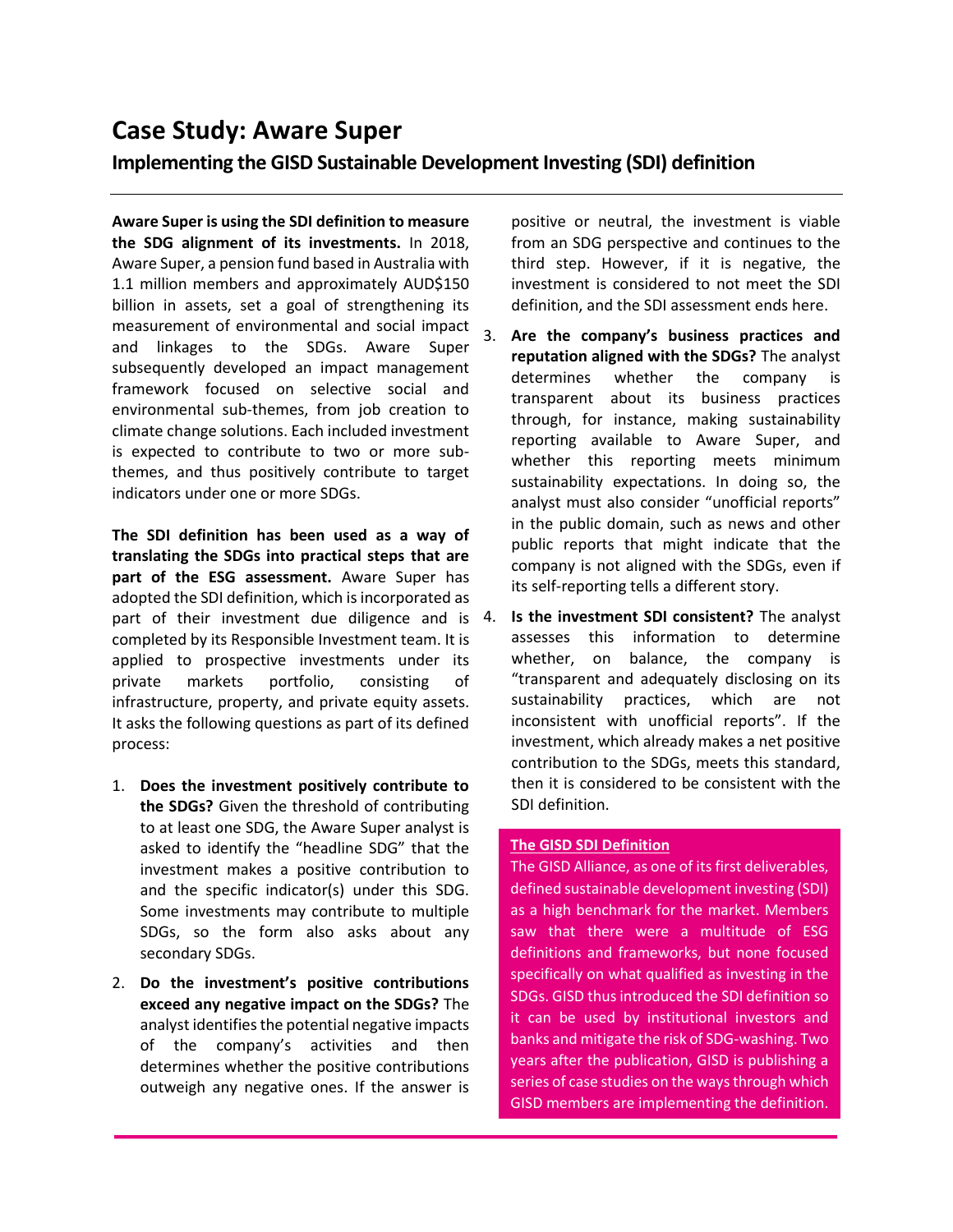**Aware Super will focus on active ownership for any**  investment is considered to be SDI-positive, the investment. However, the negative aspects of the remediable through engagement and are thus built reporting framework. into the active ownership plan. Conversely, if an

SDI-neutral or negative investments. If an investment team and company agree what impact investment is determined to be SDI-neutral or metrics are to be included in reporting. This does negative, Aware Super could still proceed with the not immediately take place for SDI-neutral or investment that have been identified must be positive impacts to be tracked under the impact negative investments since they are no obvious

#### *Example of usage: Vocus acquisition*

Aware Super has applied this process to its 2021 acquisition, in a consortium with Macquarie Asset Management, of Vocus Group for AUD\$ 4.5 billion.

Vocus' builds, owns and operates fibre networks across Australia and New Zealand, thereby connecting people, businesses, governments, and communities to the world and its opportunities for growth and employment. As a headline SDG and indicator, the Aware Super team thus identified:

- *SDG 8: Promote sustained, inclusive and sustainable economic growth, full and productive employment and decent work for all*
	- o *SDG 8.2: Achieve higher levels of economic productivity through diversification, technological upgrading and innovation, including through a focus on high-value added and labour-intensive sectors*

As a secondary SDG and indicator, the team also identified:

- *SDG 9: Build resilient infrastructure, promote inclusive and sustainable industrialization and foster innovation*
	- o *SDG 9.1 Develop quality, reliable, sustainable and resilient infrastructure, including regional and transborder infrastructure, to support economic development and human well-being, with a focus on affordable and equitable access for all*

Given the fibre network market, the team acknowledged potential negative impacts relating to data privacy and security risks, and potential malalignment of working conditions between the Australian parent company and those in the 3<sup>rd</sup> party-operated Filipino call centre it utilises. However, with consideration to the monitoring and mitigation efforts to minimise these risks, these were not assessed to exceed the positive contributions under the headline and secondary SDGs.

Finally, the team concluded that Vocus is transparent about its sustainability and had provided the required information. Aware Super will nonetheless continue to evaluate Vocus' contributions to the SDGs, focusing on (a) its climate action plan, including emissions reduction and data centre electricity; and (b) providing internet access to regional, rural and less advantaged areas of Australia, New Zealand and overseas.

On this basis, the investment was considered to be consistent with SDI.